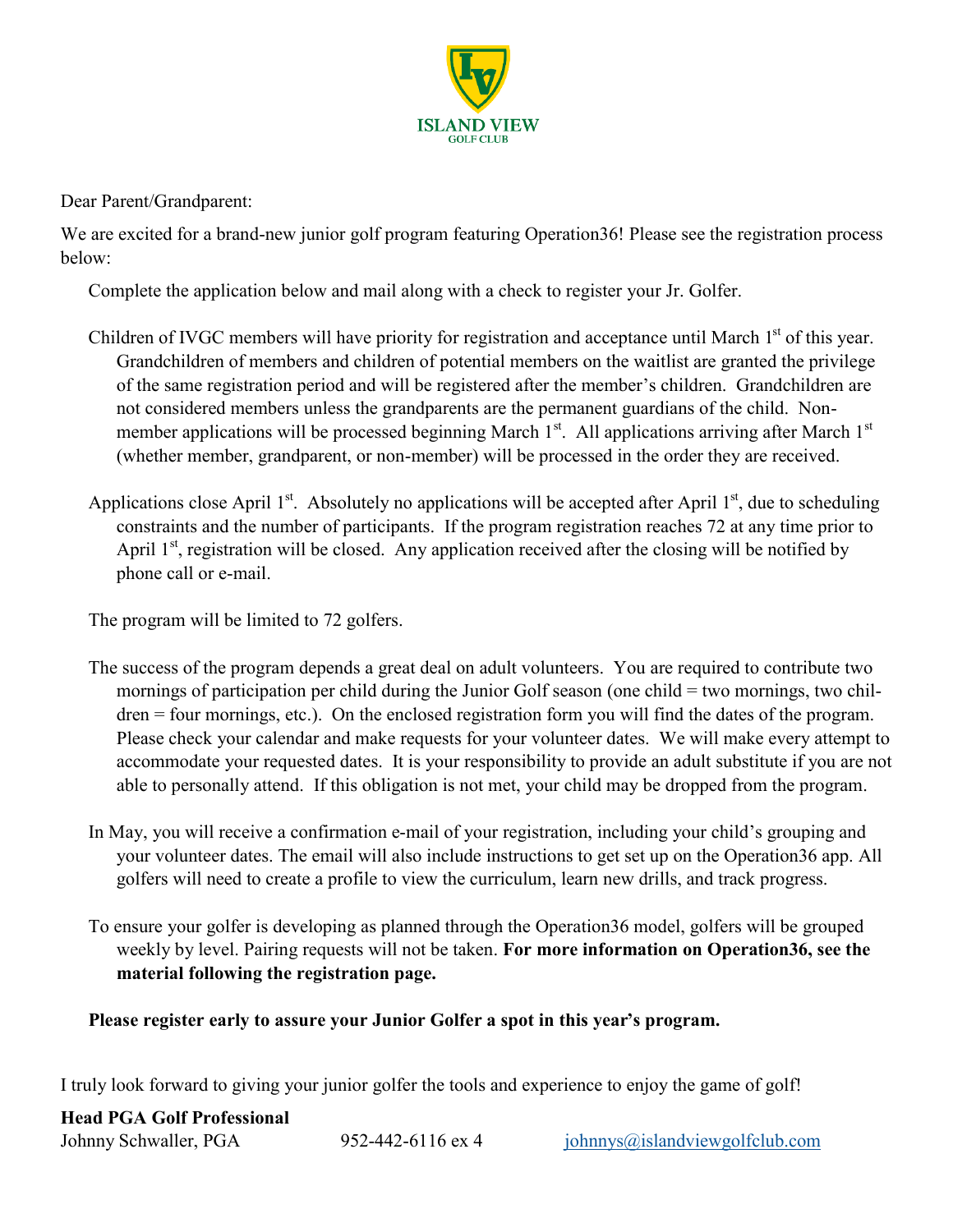

# ISLAND VIEW GOLF CLUB JUNIOR GOLF 2022 REGISTRATION FORM

**AGE REQUIREMENTS: Must be entering 4th grade in Sept through summer after Jr. year in H.S.**

| Parent/Grandparent Name                                                                       |                                                                                      |                                       |
|-----------------------------------------------------------------------------------------------|--------------------------------------------------------------------------------------|---------------------------------------|
| Address                                                                                       |                                                                                      |                                       |
|                                                                                               |                                                                                      | State $\frac{\text{Zip}}{\text{Up}}$  |
|                                                                                               |                                                                                      |                                       |
| <b>REGISTRATION OF JR. GOLFER</b>                                                             |                                                                                      |                                       |
| Name                                                                                          |                                                                                      | Grade Entering this Fall Gender       |
| Skill Level (Please Select One) Beginner Meter Intermediate Comfortable Golfer                |                                                                                      |                                       |
| Tee Shirt Size (Youth or Adult) (Circle One) Y-SX Y-S Y-M Y-L Y-XL A-S A-M A-L A-XL           |                                                                                      |                                       |
| *If registering more than one Jr. Golfer, print and complete a separate sheet for each golfer |                                                                                      |                                       |
|                                                                                               | Please place a check next to the volunteer dates you prefer Time: 8:00 AM - 11:30 AM |                                       |
| Tuesday, June $7th$                                                                           | Tuesday, June $14th$                                                                 | Tuesday, June $21st$                  |
| Tuesday, June $28th$                                                                          | Tuesday, July $12^{th}$                                                              | Tuesday, July 19 <sup>th</sup> ______ |

Total Cost: \$200

*Cost includes: Participation gift - Player to coach ratio of no more than 8:1*

*Access to the Operation36 app – one hour of instruction each week – 9 holes of golf from the golfer's level each week*

Final deadline for all applications is April 1<sup>st</sup>. If 72 golfer limit is reached prior to April 1, registration will be closed at that time.

Make checks payable to SCHWALLER FAMILY GOLF SHOP and mail to: Island View Golf Club Attn: Junior Golf Program 7795 Laketown Pkwy Waconia, MN 55387

Island View Junior Golf Program takes every precaution to ensure the safety of the Junior Golfers. However, guardians must sign this release to acknowledge that they will not hold Island View Golf Club, program administrators or adult volunteers responsible in case of injury to their child while participating in the program. Guardians acknowledge full responsibility in case of injury. Also, by signing below you agree that photographs and videos may be taken during the Jr. Golf program which may be used for promotional purposes.

 $Signature:$   $\Box$